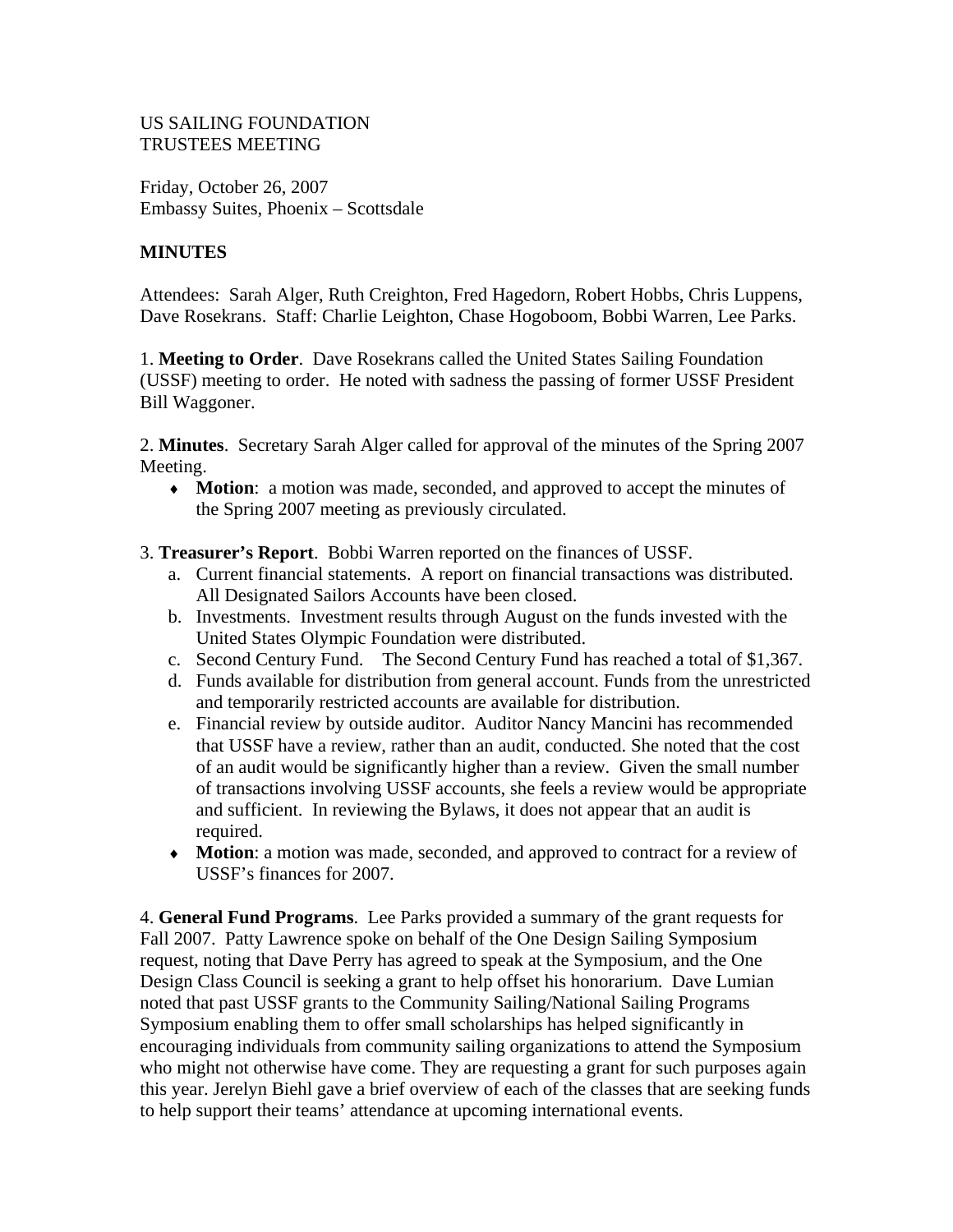5. **Fundraising Strategy**. Charlie Leighton gave a brief overview of his vision for fundraising incorporating US SAILING and USSF. He noted that he sees funds that are to be spent within the current fiscal year being deposited with US SAILING, while funds to be spent over multiple years being deposited with USSF. More specifically, he presently sees fundraising as having four aspects:

- ♦ US SAILING Annual Appeal
- ◆ President's Club
- ♦ Medalists
- ♦ USSF Endowments, restricted and unrestricted funds to be spent over multiple years and funds received through planned gifts are to be deposited with USSF.

6. **Planned Giving**. Dave Rosekrans and Sarah Alger agreed to begin soliciting and recognizing individuals who have remembered USSF in their estates. A draft of a form enabling individuals to document their intentions was reviewed.

7. **Website**. Chris Luppens noted that he is planning a significant overhaul of the USSF website. Sarah Alger agreed to provide assistance.

# **Executive Session**

### 1. **Grants Awarded**

The following grants were awarded by the trustees of USSF:

| <b>Classes:</b>                                                   |          |
|-------------------------------------------------------------------|----------|
| 29er Worlds (Australia, Jan. 2008)                                | \$3,000  |
| Laser 4.7 Youth Worlds (Croatia, Aug. 2008)                       | \$3,000  |
| Laser Radial Men's Worlds (New Zealand, March 2008)*              | \$2,000  |
| * recipients must be under 21 years of age and have qualified for |          |
| the event                                                         |          |
| Optimist Worlds (Turkey, July 2008)                               | \$4,000  |
| Snipe Western Hemisphere & Orient (Uruguay, Nov. 2008)            | \$3,000  |
| <b>Total – Classes</b>                                            | \$15,000 |
| Other:                                                            |          |
| ISSA: British School Dinghy Racing Association (England, June     | \$4,000  |
| 2008)                                                             |          |
| British Open Team Racing Championships/Wilson Trophy              | \$3,000  |
| One-Design Sailing Symposium                                      | \$1,000  |
| Community Sailing/National Sailing Programs Symposium (St.        | \$2,000  |
| Petersburg, FL, Jan. 2008)                                        |          |
| <b>Total - Other</b>                                              | \$10,000 |
| <b>TOTAL</b>                                                      | \$25,000 |

♦ **Motion**: A motion was made, seconded, and approved to authorize the release of available funds from the interest on the Schoonmaker account, equaling approximately \$2,000, and the remainder, approximately \$23,000 from Unrestricted Funds. The exact amounts to be determined after the year-end statements are received.